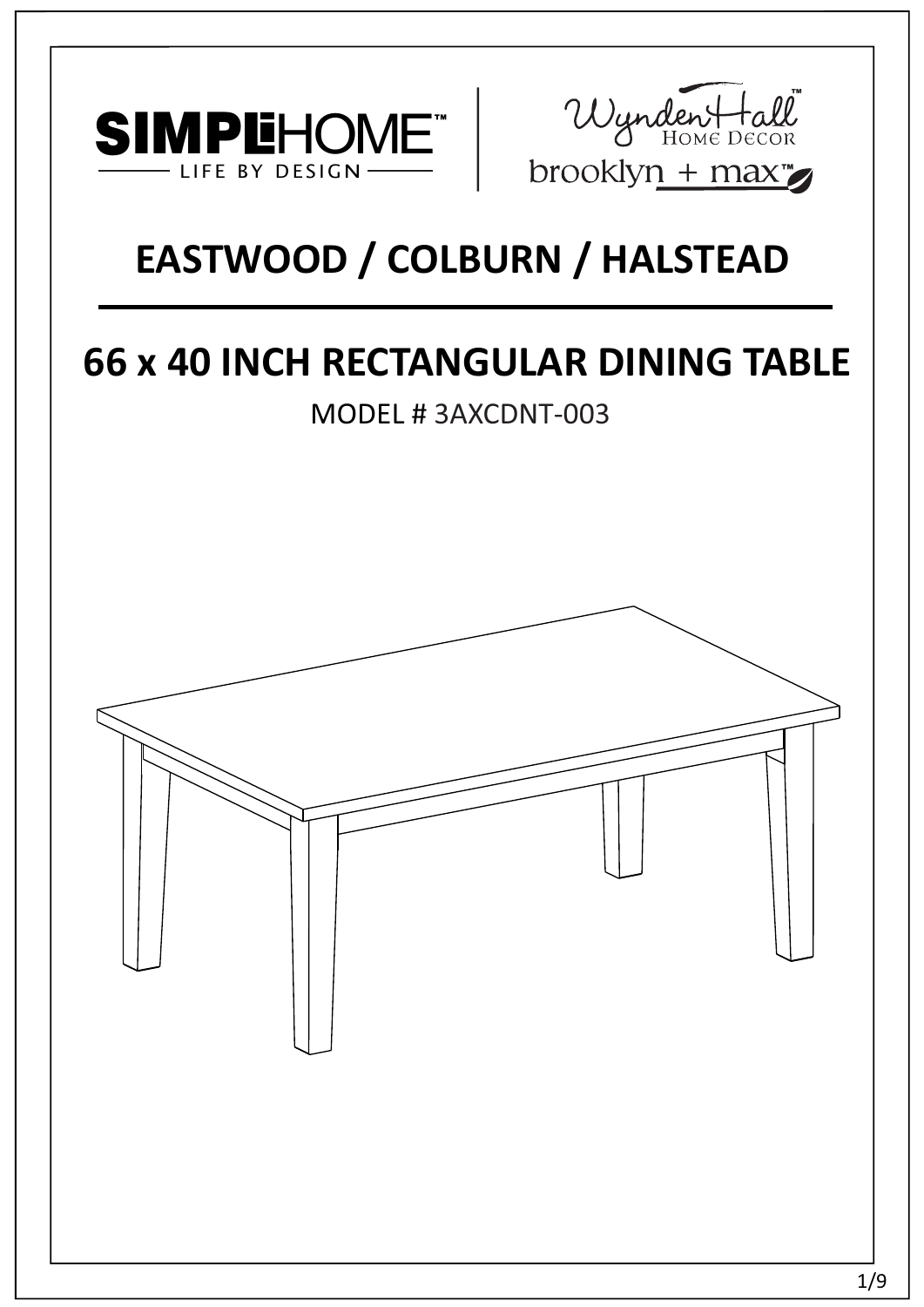





## **Questions, problems, assembly help, missing parts?**

No need to return the product, we will gladly help and ship your replacement parts free of charge Please call Customer Service at 1-866-518-0120 ext. 262 Monday to Friday between 9 am – 4 pm EST

or go to

**www.simpli-home.com/parts request** 

In order to assist you in a timely manner, please have the following information ready:

Model # \_\_\_\_\_\_\_\_\_\_\_\_\_\_\_\_\_\_\_\_\_\_\_ Part Number or Letter\_\_\_\_\_\_\_\_\_\_\_\_\_\_\_\_\_\_\_\_\_\_\_

Purchased at \_\_\_\_\_\_\_\_\_\_\_\_\_\_\_\_\_\_\_\_\_\_\_\_\_\_\_\_\_Date of Purchase \_\_\_\_\_\_\_\_\_\_\_\_\_\_\_\_\_\_\_\_\_\_

**If you wish to return the product, please contact the retailer where the product was purchased.**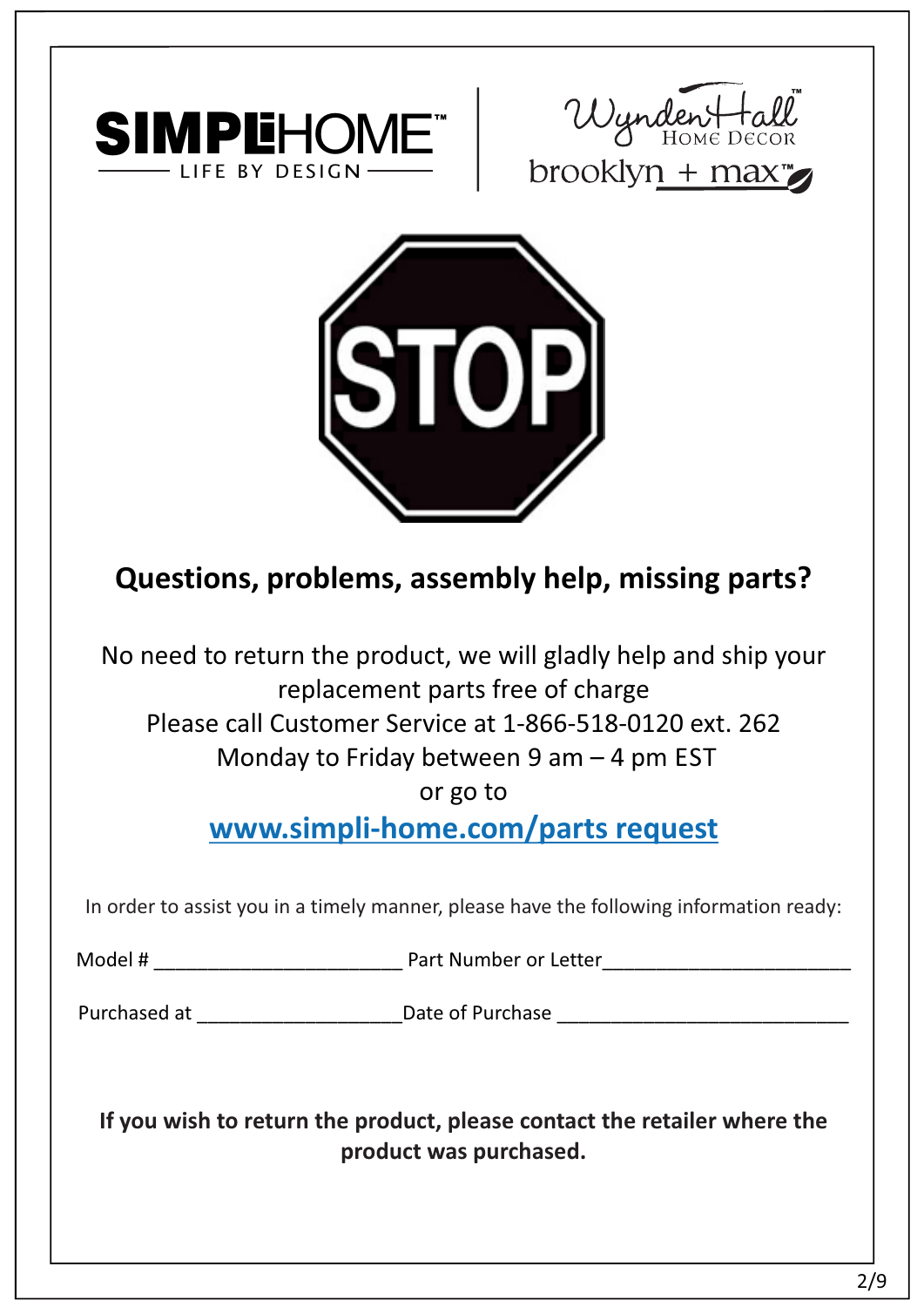**IMPORTANT :** Please read this manual carefully before beginning assembly of this product. Keep this manual for future reference.

#### **SAFETY INFORMATION**

Identify all the parts and hardware. Do not discard of the packaging until you have checked that you have all of the parts and hardware required. Hardware package may have spare parts.

WARNING: This item contains small parts which can be swallowed by children and pets. Keep children and pets away during assembly. To avoid danger of suffocation, always keep plastic bags away from children and pets. We recommend that you assemble this unit on a carpeted floor to avoid scratches. If using power tools, set the tool to low torque to avoid damage.

#### **May require 2 people for ease of assembly.**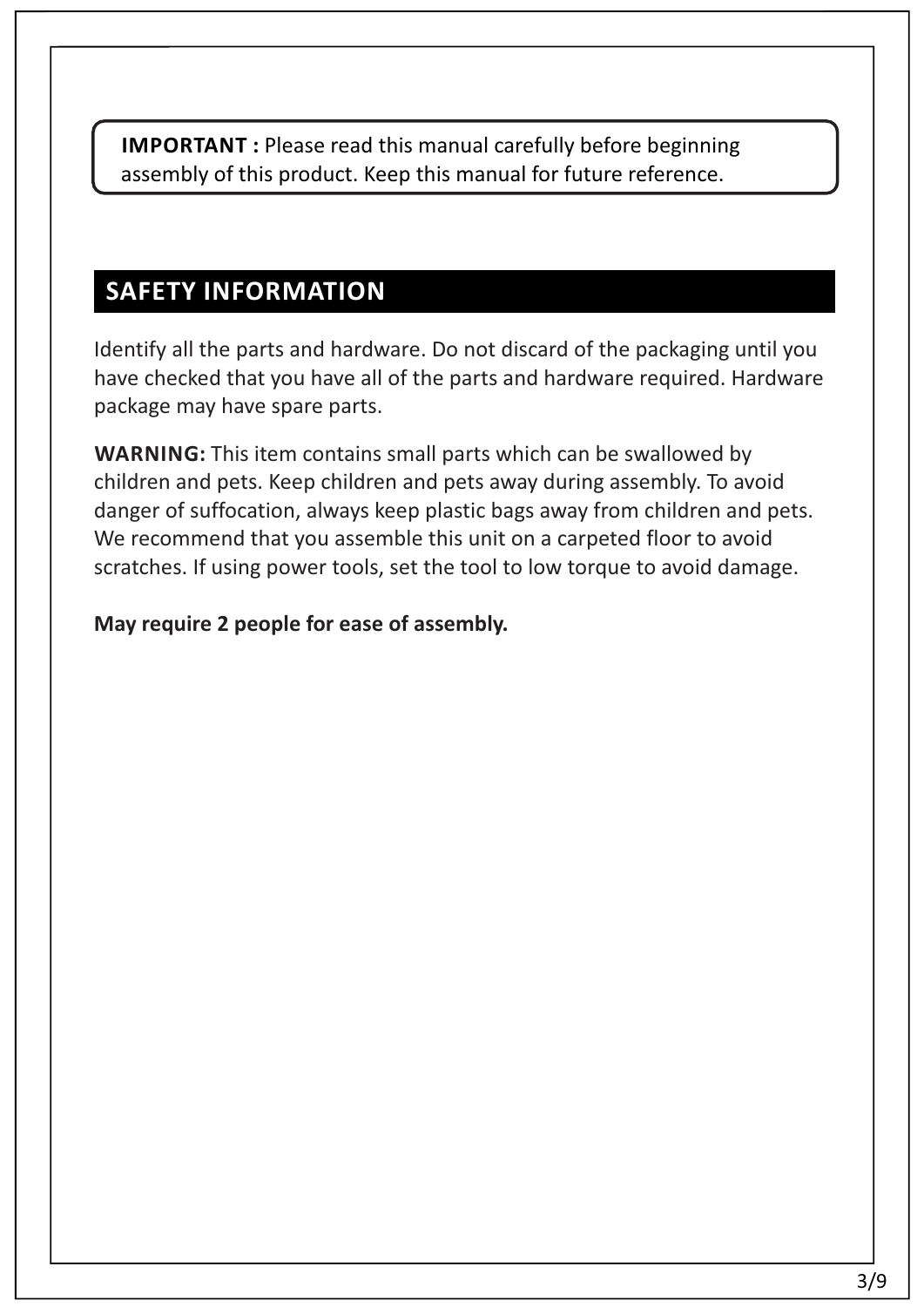**IMPORTANT :** Please read this manual carefully before beginning assembly of this product. Keep this manual for future reference.

#### **CARE and MAINTENANCE**

Perhaps the greatest environmental damage to wood furniture comes from wide swings in relative humidity (RH) in our homes. Wood absorbs and desorbs water as relative humidity rises and falls, and in doing so it swells and shrinks. Making matters worse, it expands and contracts unequally along different grain directions. As humidity changes, the components of wooden objects are continually pushing and pulling against each other. This pressure often results in parts of furniture no longer fitting together closely or becoming distorted or breaking from their own internal stresses.

The response to relative humidity changes begins with determining the annual average RH for your particular space. Then try to keep the RH in the space where your furniture is as close to that average as possible, generally within about 10% up or down. De-humidify in the summer and humidify in the winter.

Be aware that raising the temperature lowers the humidity and vice versa. Thus, modern heating systems, which can drive down interior RH in the winter, almost invariably cause problems for furniture. To counteract their effect, you can either modify the RH by keeping furniture containing spaces cooler in the winter or most importantly, have a good working humidifier for your home. A humidistat automatically works to balance the humidity in your home so it is constant. Dry indoor air can suck enough moisture from its surroundings to do permanent damage to wood, causing it to crack or split.

Remember, that not all woods are created equal. Two factors that help determine how rapidly a wood will lose moisture are pore size and surface hardness. A piece made from a dense and hard wood will dry less rapidly than pieces made from softer woods.

Furniture that is sealed and lacquered will lose moisture more slowly than an unfinished piece while pieces with veneer finishes are not only stronger, but lose moisture more slowly than other finishes.

#### **To help protect your wood furniture, take these steps:**

- Use a humidifier, preferably one with an automatic control system that can sense the humidity level and adjust itself accordingly. Don't over-humidify; that can damage wood by causing it to expand and contract.
- Keep furniture out of direct sunlight, which can cause it to dry out, crack and warp.
- If you can avoid it, don't put furniture near heating vents. If you must, keep the piece 3 to 4 inches away from the wall, giving the heat and air space to circulate.
- Dust with soft dry cloth.
- Do not use liquid or aerosol products.
- To avoid marking, do not place rubber on surface (foot pads, etc.)
- For soil build-up, wipe with damp cloth & dry.
- Do not use abrasive cleaners.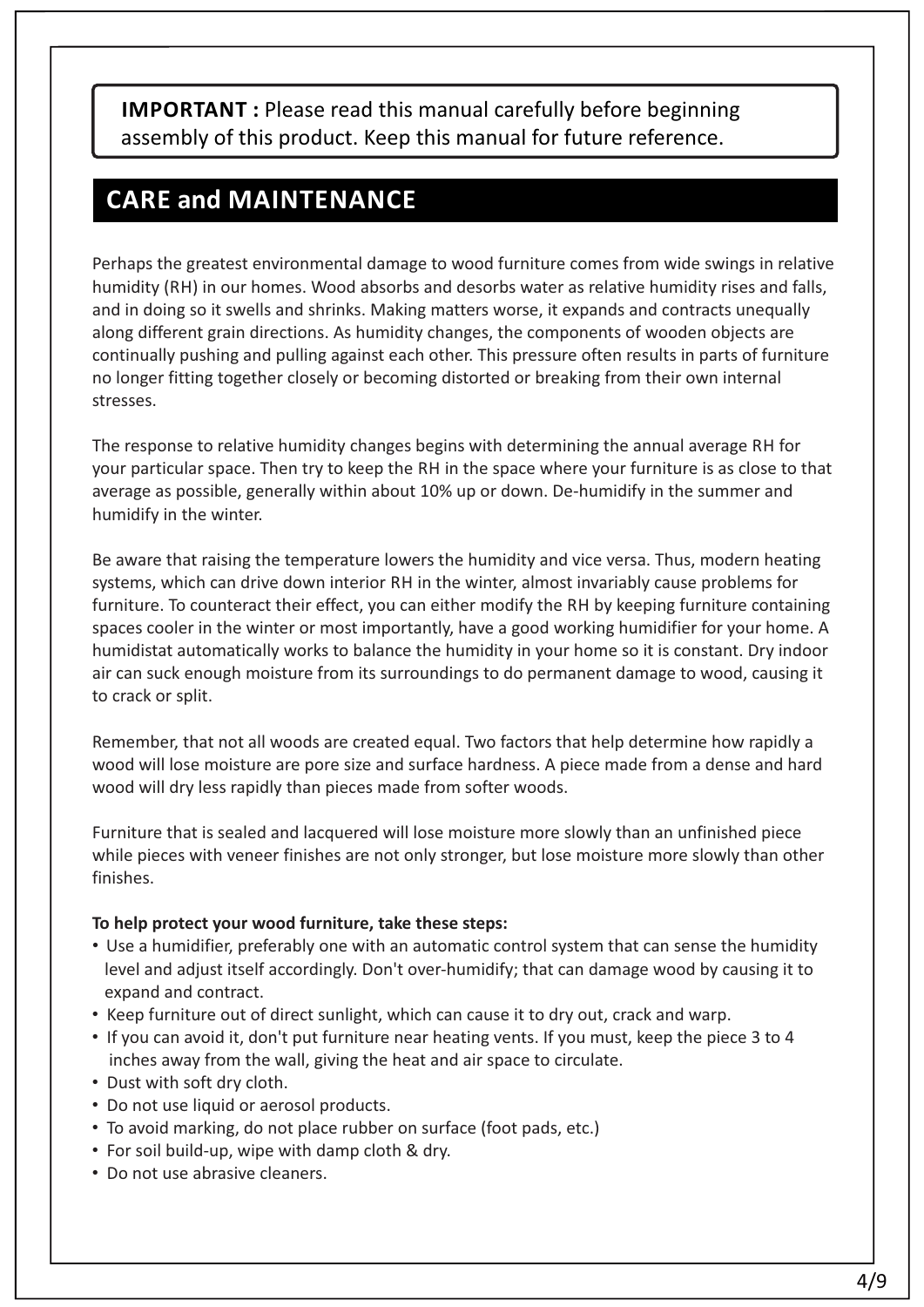

5/9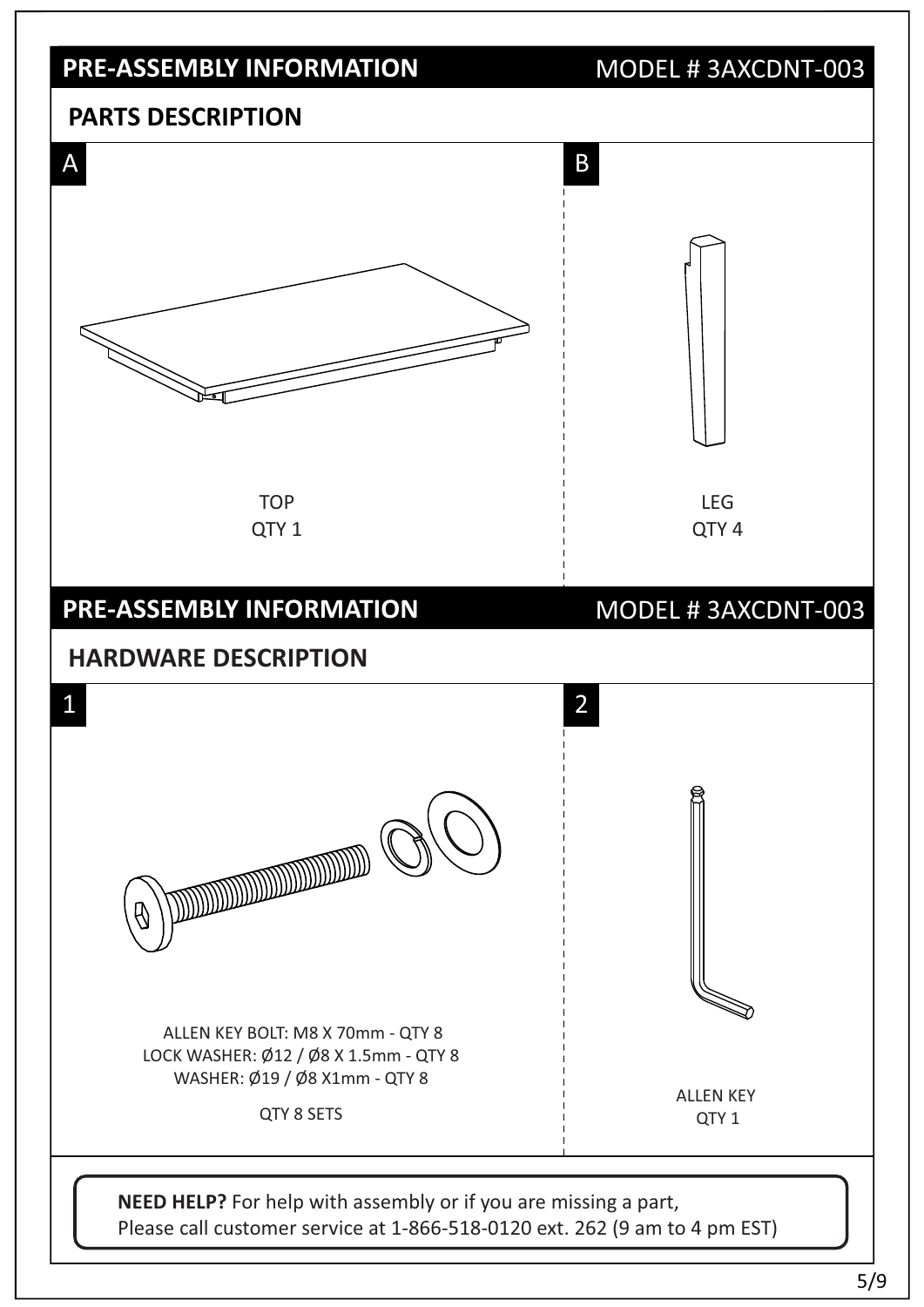## **COMPONENTS – KEY DIAGRAM**

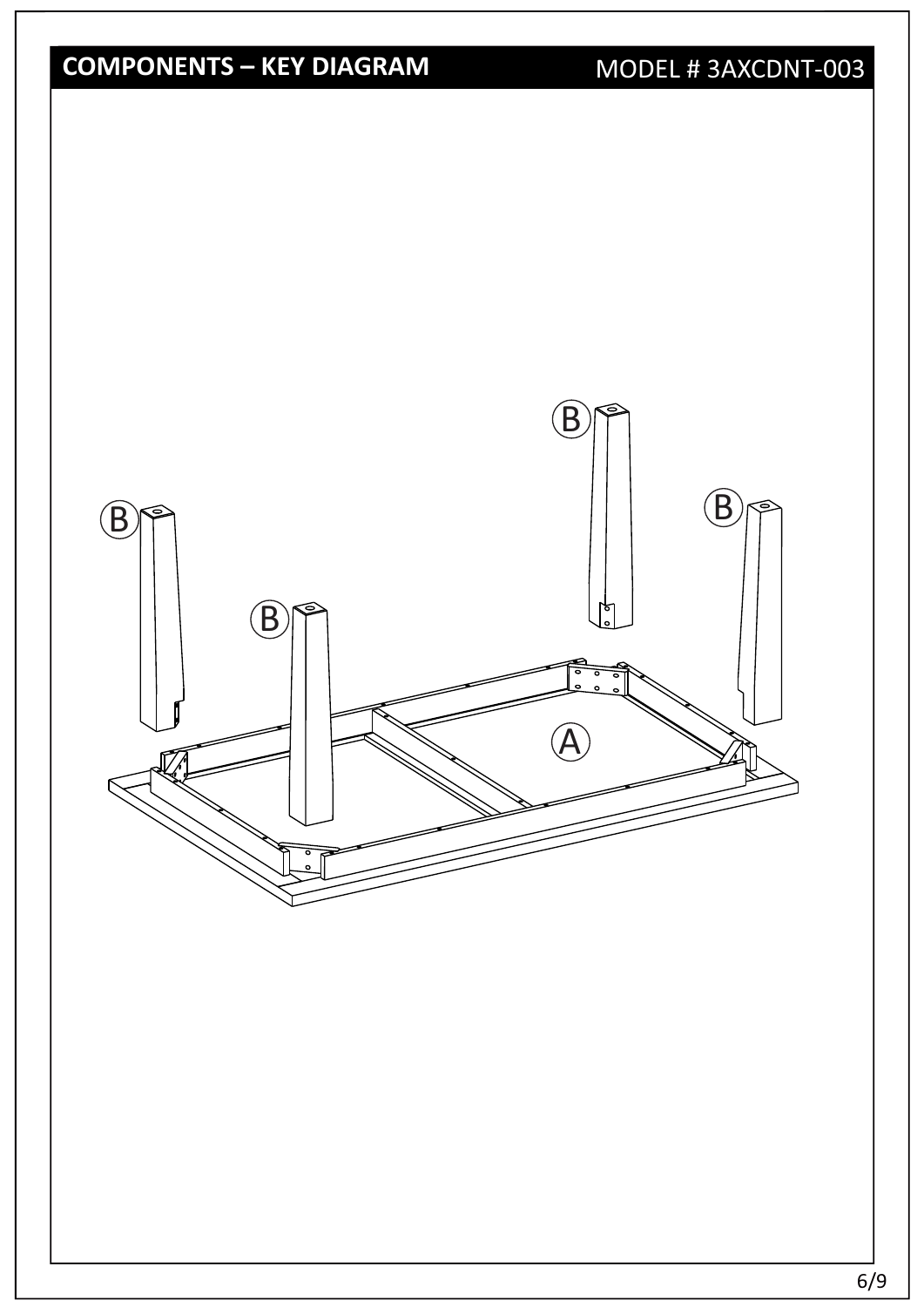### **ASSEMBLY**

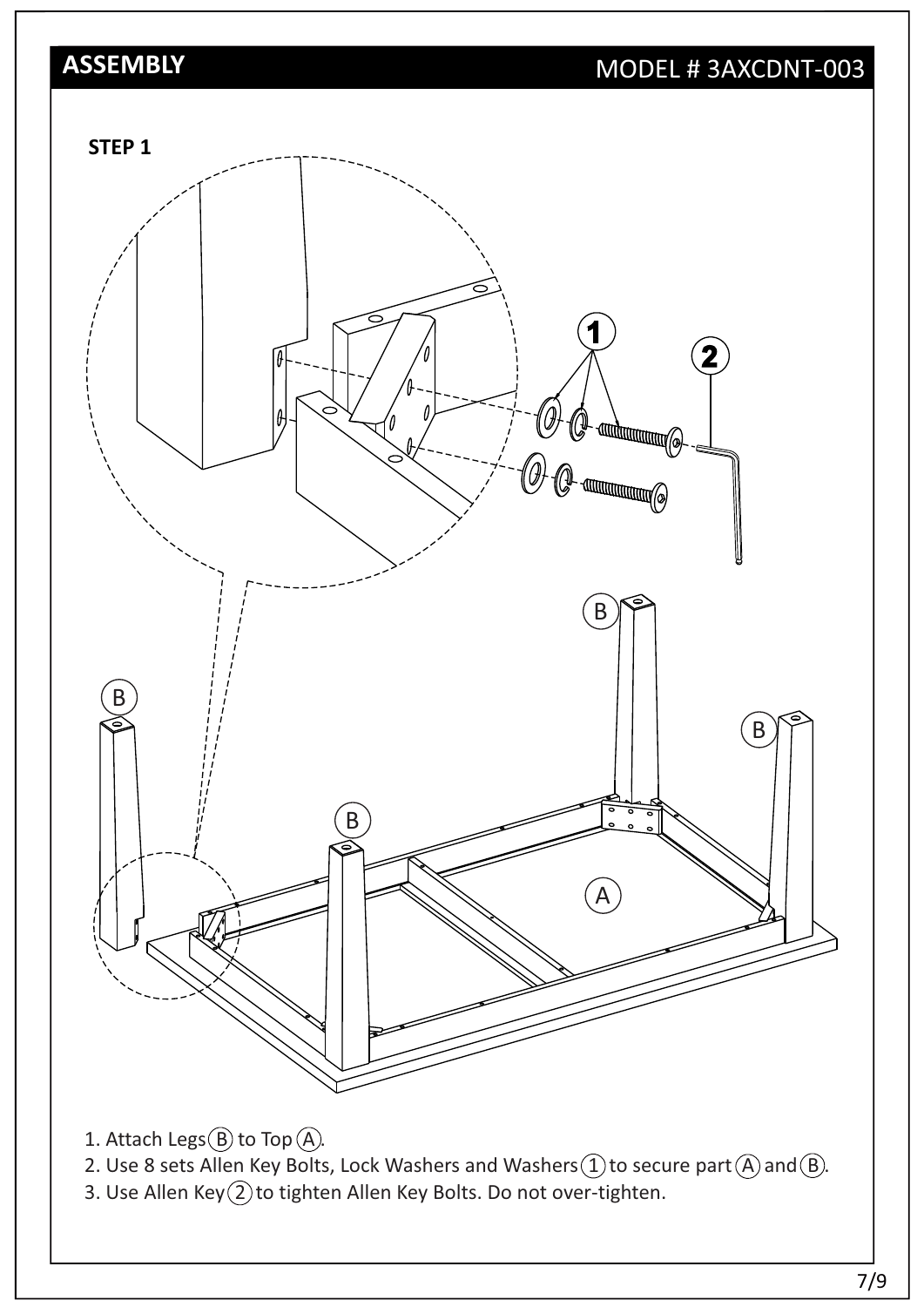## **ASSEMBLY**